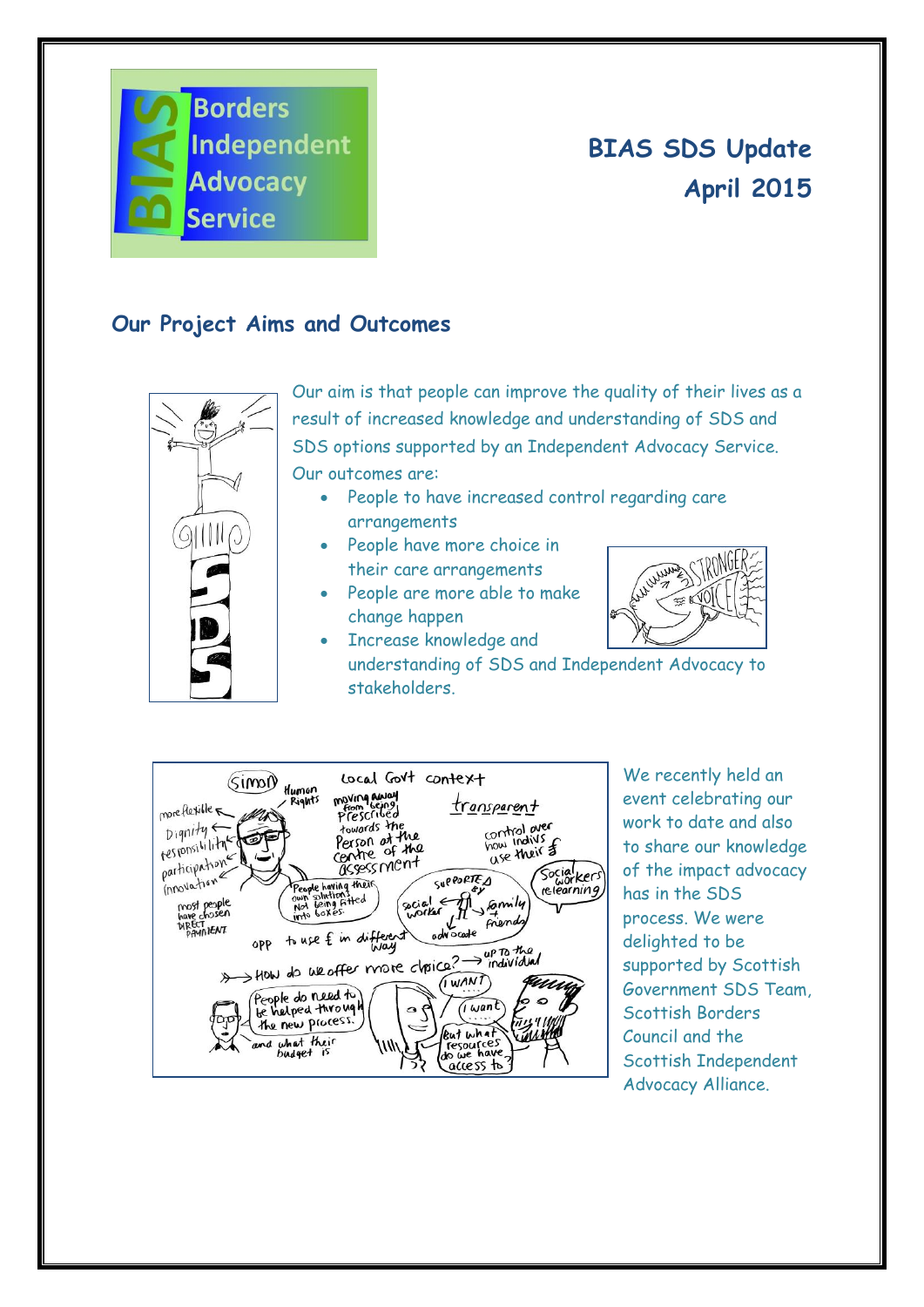Our three years of funding have helped us to develop our knowledge and thinking around SDS and wished to share this learning with a wider audience. We also wish to encourage collaborative working going forward.



## **Learning about what works – successes and challenges**



We captured comments from our event in March, and these show clearly the successes and challenges and we aim to include this in the development of our service going forward:

"Thought it was very thought provoking and learned more about the power of advocacy. People attending are mostly the converted but how to get the message on to the unconverted? Learned about people's motivations and values."

"I have learned more about the value of advocacy"

"I will encourage others to use and refer to advocacy"

"Communicate, communicate, and communicate"

"Brought the distinct role of advocacy to the fore"

"The importance of shared experience"

"It is essential that BIAS and other third sector organisations are



sufficiently funded to ensure the best outcomes for service users"

"Very well organised and original – very different from other events I have attended – liked how the exercises related to SDS"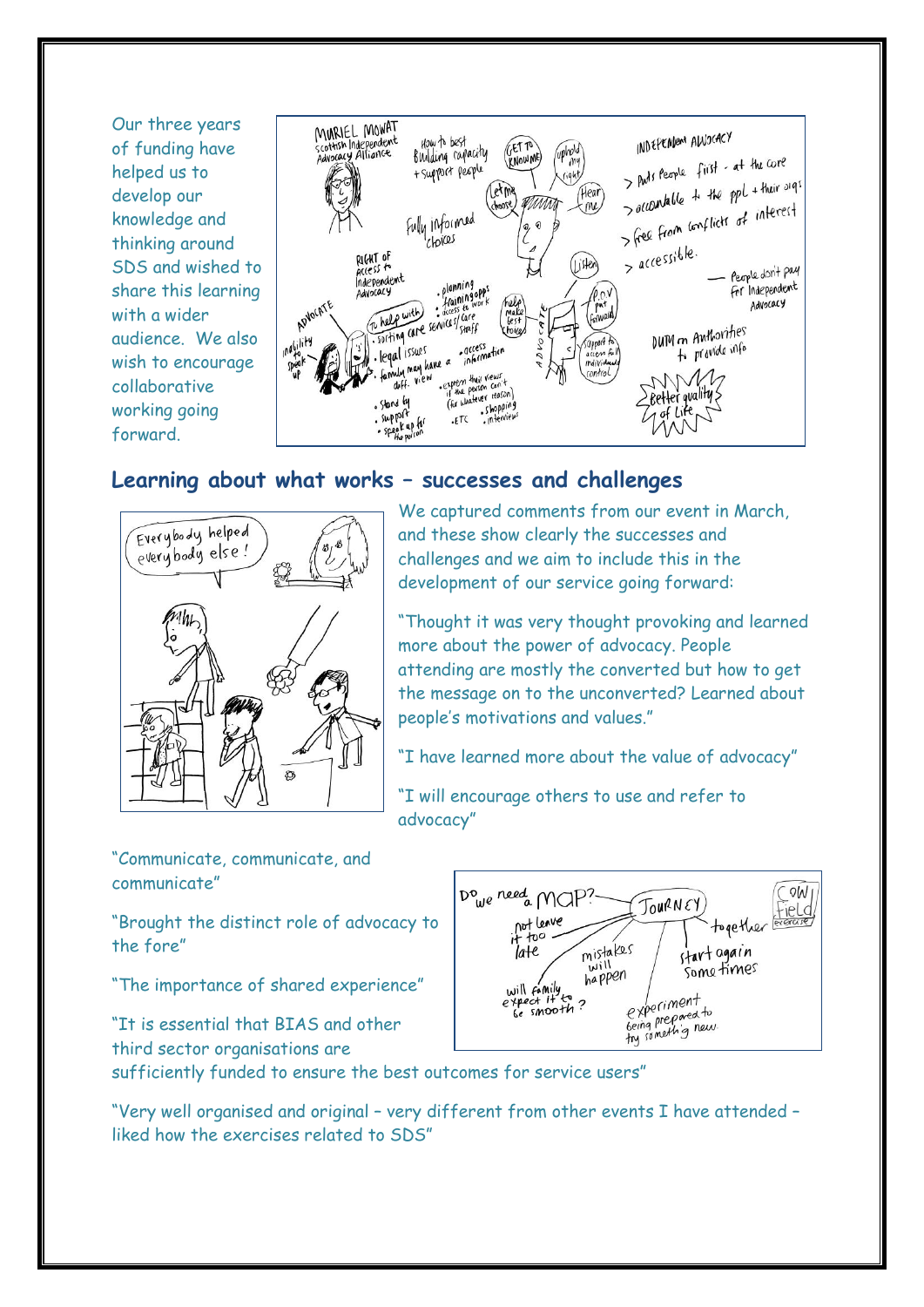

"Need a lot more and better communication between involved agencies. The discussions were really good. We need more of this sharing experience and looking at how we can all make the SDS Process better for clients."

"Talking in groups helps me to learn"

"New way to present a story – very effective. Reinforced my belief that it is good to have a mix of people in the room."

"Well thought out and varied – short, sharp and well delivered".

"SDS has been discussed in Children's Services for many years with minimal progress. This has been disheartening for families and professionals. I was interested to see how BIAS could support families"

"I found the case study particularly powerful but it was the mixture of methods which really worked



## **Our Evaluation**

We evaluated our event and this is what delegates said: